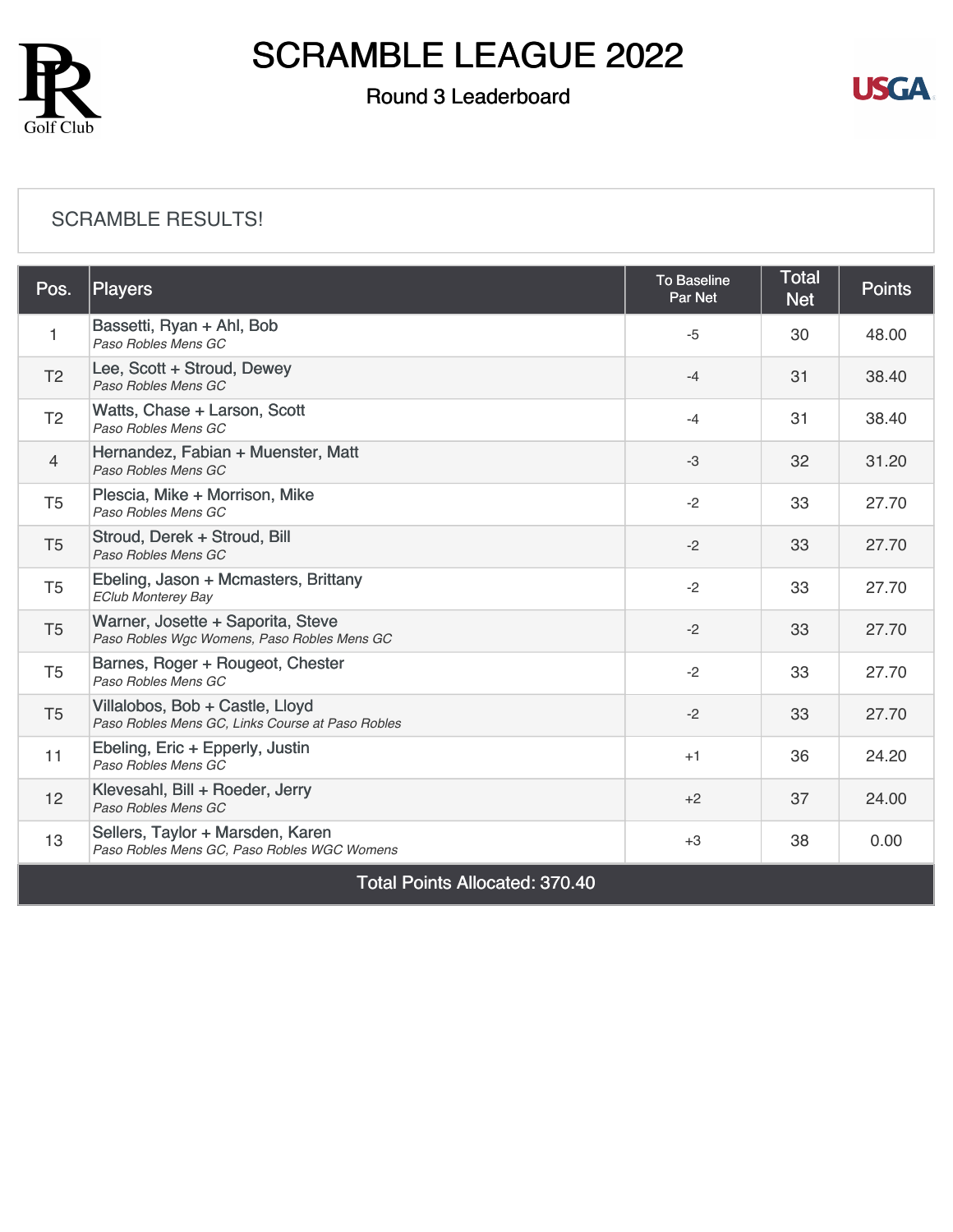

### Round 3 Leaderboard



#### [GROSS SKINS!](https://cdn2.golfgenius.com/v2tournaments/8306328377455853469?called_from=&round_index=3)

| <b>Players</b>                                                                   | <b>Skins</b> | <b>Purse</b> | <b>Details</b>            |
|----------------------------------------------------------------------------------|--------------|--------------|---------------------------|
| Watts, Chase + Larson, Scott<br>Paso Robles Mens GC                              |              | \$86.67      | Birdie on 14, Eagle on 16 |
| Warner, Josette + Saporita, Steve<br>Paso Robles Wgc Womens, Paso Robles Mens GC |              | \$43.33      | Birdie on 13              |

Total Purse Allocated: \$130.00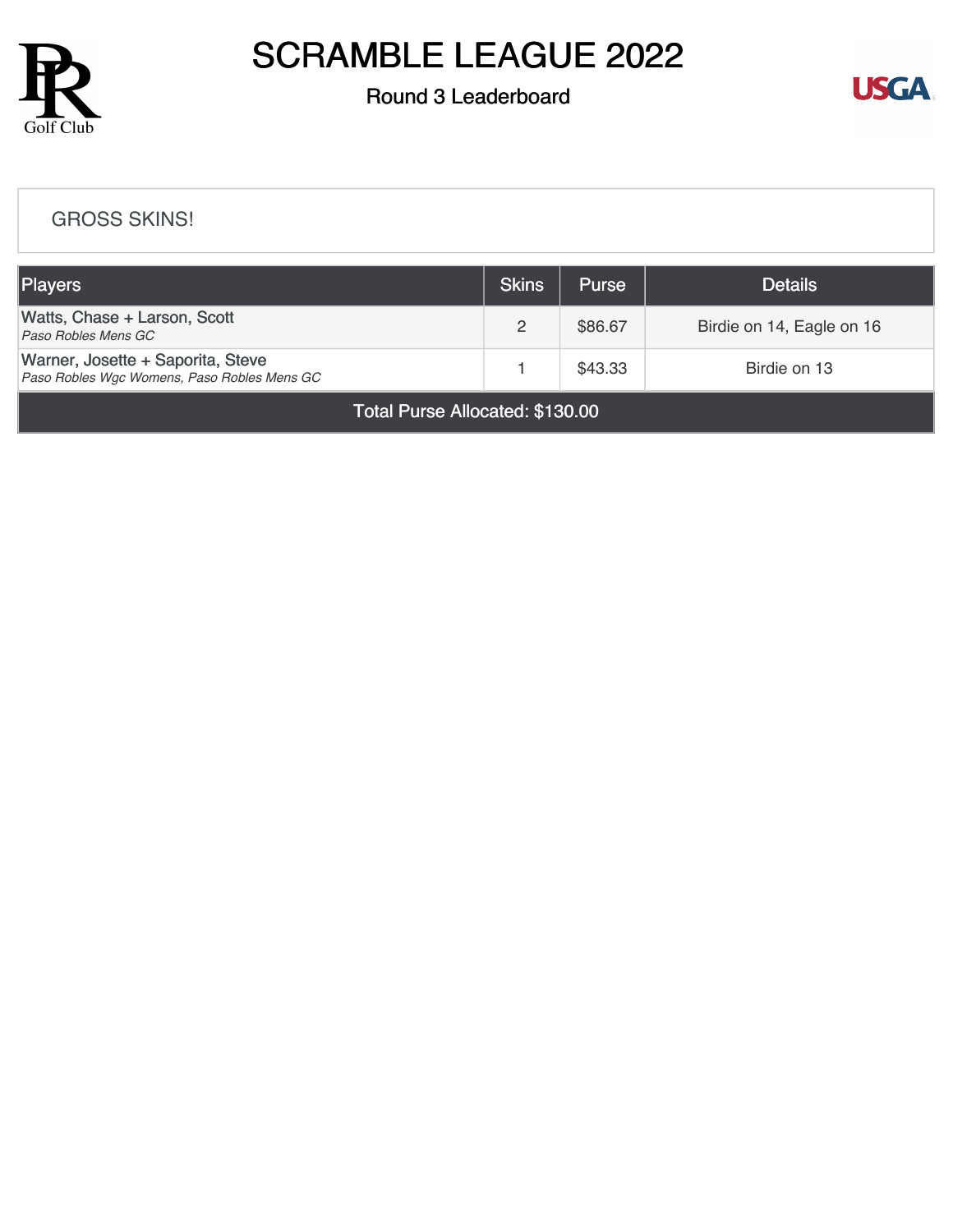

### Round 3 Leaderboard



#### [NET SKINS!](https://cdn2.golfgenius.com/v2tournaments/8306330254658551710?called_from=&round_index=3)

| <b>Players</b>                                                                   | <b>Skins</b> | <b>Purse</b> | <b>Details</b> |  |  |
|----------------------------------------------------------------------------------|--------------|--------------|----------------|--|--|
| Warner, Josette + Saporita, Steve<br>Paso Robles Wgc Womens, Paso Robles Mens GC |              | \$65.00      | Eagle on 13    |  |  |
| Watts, Chase + Larson, Scott<br>Paso Robles Mens GC                              |              | \$65.00      | Eagle on 16    |  |  |
| Total Purse Allocated: \$130.00                                                  |              |              |                |  |  |